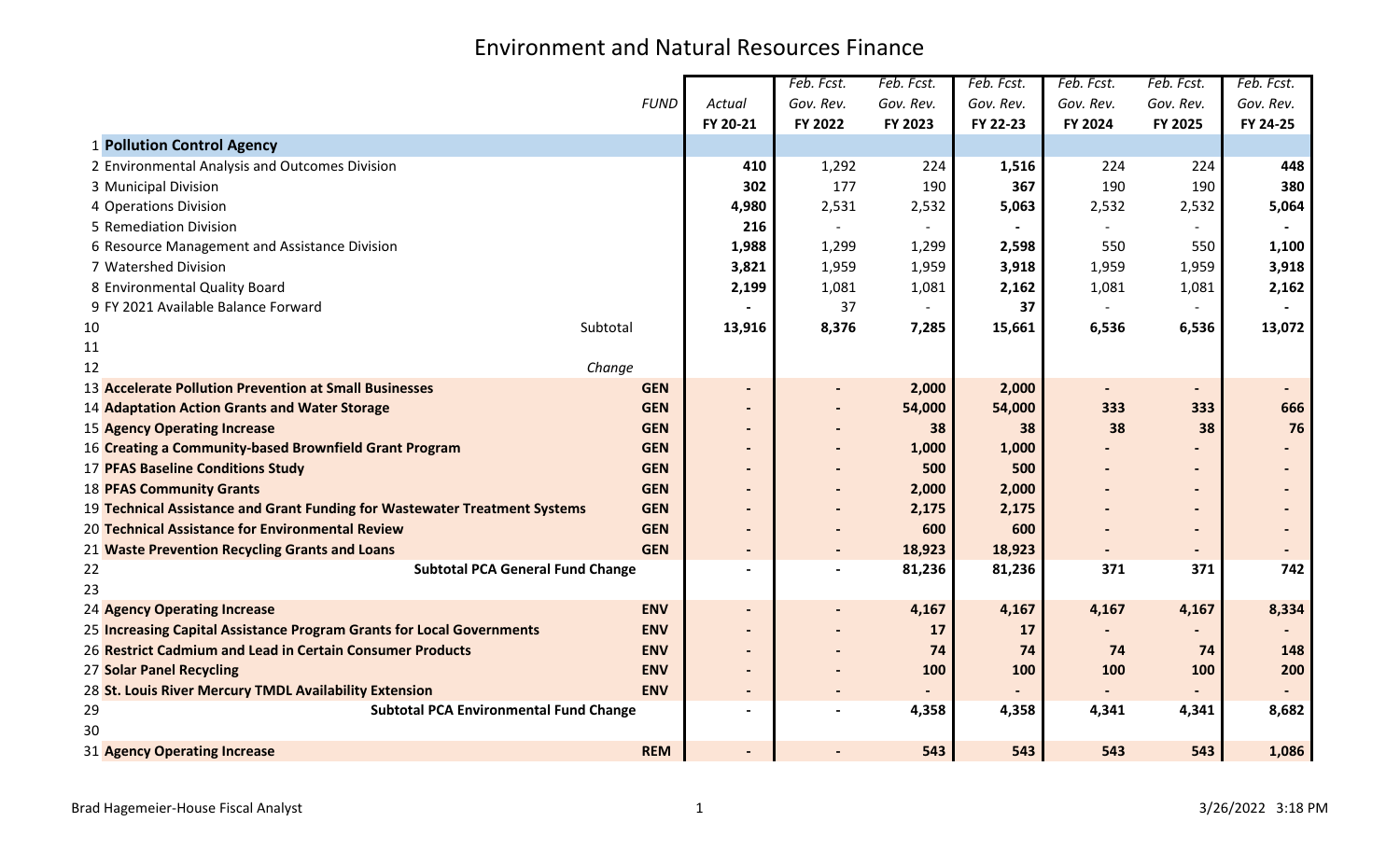|                                                      |                                                 |                          | Feb. Fcst. | Feb. Fcst.               | Feb. Fcst. | Feb. Fcst. | Feb. Fcst. | Feb. Fcst. |
|------------------------------------------------------|-------------------------------------------------|--------------------------|------------|--------------------------|------------|------------|------------|------------|
|                                                      | <b>FUND</b>                                     | Actual                   | Gov. Rev.  | Gov. Rev.                | Gov. Rev.  | Gov. Rev.  | Gov. Rev.  | Gov. Rev.  |
|                                                      |                                                 | FY 20-21                 | FY 2022    | FY 2023                  | FY 22-23   | FY 2024    | FY 2025    | FY 24-25   |
| 32 3M Reporting Changes                              | <b>REM</b>                                      |                          |            | (1)                      | (1)        | (1)        | (1)        | (2)        |
| 33 Railroad Safety                                   | <b>REM</b>                                      | $\overline{\phantom{a}}$ |            | 133                      | 133        | 133        | 133        | 266        |
| 34 Petroleum Tank Release Cleanup Operating Increase | <b>REM</b>                                      | $\blacksquare$           |            | 854                      | 854        | 854        | 854        | 1,708      |
| 35                                                   | <b>Subtotal PCA Remediation Fund Change</b>     | $\blacksquare$           |            | 1,529                    | 1,529      | 1,529      | 1,529      | 3,058      |
| 36                                                   |                                                 |                          |            |                          |            |            |            |            |
| 37 Expand Smart Salting Training                     | <b>SR</b>                                       | $\overline{\phantom{a}}$ |            | $\overline{\phantom{0}}$ |            | 594        | 594        | 1,188      |
| 38 Uniform Tools For Brownfields Program             | SR                                              | $\blacksquare$           |            | 90                       | 90         | 90         | 90         | 180        |
| 39                                                   | <b>Subtotal PCA Special Revenue Fund Change</b> |                          |            | 90                       | 90         | 684        | 684        | 1,368      |
| 40                                                   | <b>TOTAL PCA CHANGES</b>                        |                          |            | 87,213                   | 87,213     | 6,925      | 6,925      | 13,850     |
| 41                                                   |                                                 |                          |            |                          |            |            |            |            |
| 42                                                   | <b>REVENUE CHANGES</b>                          |                          |            |                          |            |            |            |            |
| <b>43 Solar Panel Recycling</b>                      | <b>ENV</b>                                      | $\overline{\phantom{a}}$ |            | 100                      | 100        | 100        | 100        | 200        |
| <b>44 Expand Smart Salting Training</b>              | <b>SR</b>                                       | $\overline{\phantom{a}}$ |            |                          |            | 594        | 594        | 1,188      |
| 45 Uniform Tools For Brownfields Program             | <b>SR</b>                                       |                          |            | 90                       | 90         | 90         | 90         | 180        |
| 46 Petroleum Tank Release Cleanup Operating Increase | <b>REM</b>                                      | $\blacksquare$           |            | 854                      | 854        | 854        | 854        | 1,708      |
| 47                                                   | <b>Subtotal PCA Revenue Changes</b>             | $\overline{\phantom{a}}$ |            | 1,044                    | 1,044      | 1,638      | 1,638      | 3,276      |
| 48                                                   |                                                 |                          |            |                          |            |            |            |            |
| 49 Natural Resources Department                      |                                                 |                          |            |                          |            |            |            |            |
| 50 Land and Mineral Resource Management              |                                                 | 3,712                    | 1,874      | 1,901                    | 3,775      | 1,901      | 1,901      | 3,802      |
| 51 Ecological and Water Resources                    |                                                 | 37,148                   | 21,597     | 19,516                   | 41,113     | 19,516     | 19,516     | 39,032     |
| 52 Forest Management                                 |                                                 | 68,831                   | 36,182     | 36,687                   | 72,869     | 34,637     | 34,637     | 69,274     |
| 53 Parks and Trails Management                       |                                                 | 53,816                   | 28,963     | 28,876                   | 57,839     | 27,876     | 27,876     | 55,752     |
| 54 Fish and Wildlife Management                      |                                                 | 2,046                    | 1,729      | 2,732                    | 4,461      | 282        | 282        | 564        |
| 55 Enforcement                                       |                                                 | 17,701                   | 9,040      | 9,862                    | 18,902     | 9,862      | 9,862      | 19,724     |
| 56 Operations Support                                |                                                 | 2,010                    | 3,400      |                          | 3,400      |            |            |            |
| 57 Office of School Trust Lands                      |                                                 | 354                      | 187        | 187                      | 374        | 187        | 187        | 374        |
| 58 Firefighting (open)                               |                                                 | 40,891                   | 33,500     | 27,000                   | 60,500     | 23,000     | 23,000     | 46,000     |
| 59 1854 Treaty (open)                                |                                                 | 13,147                   | 6,803      | 6,364                    | 13,167     | 6,116      | 5,965      | 12,081     |
| 60 Leech Lake White Earth (open)                     |                                                 | 6,597                    | 3,082      | 2,958                    | 6,040      | 2,883      | 2,801      | 5,684      |
| 61 Con Con Areas                                     |                                                 |                          | 33         | 33                       | 66         | 33         | 33         | 66         |
| 62 State Forest Cost Certification (open)            |                                                 | 5                        | 5          | 5                        | 10         | 5          | 5          | 10         |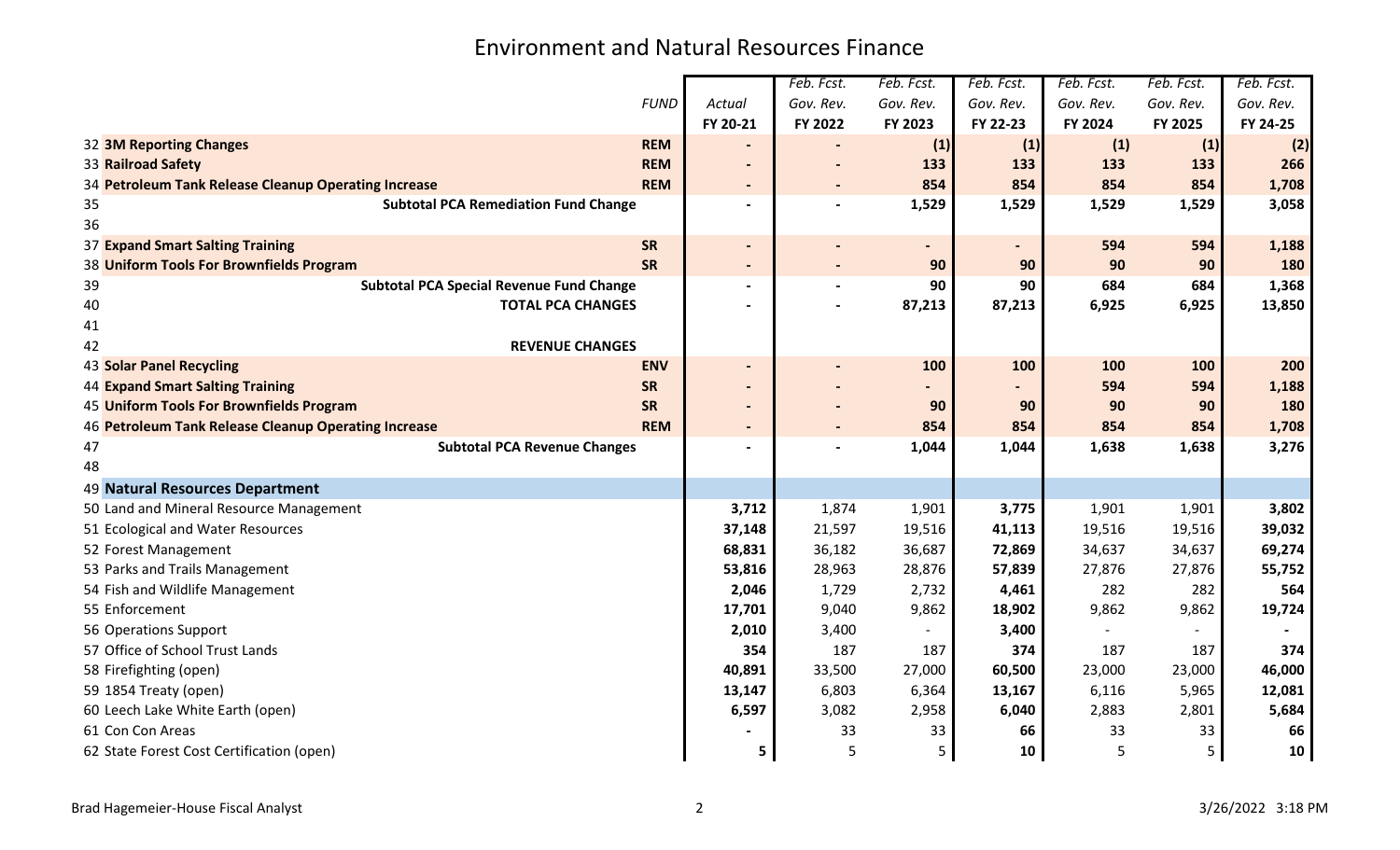|                                               |                                                                               |                              | Feb. Fcst.     | Feb. Fcst. | Feb. Fcst. | Feb. Fcst.                   | Feb. Fcst.               | Feb. Fcst. |
|-----------------------------------------------|-------------------------------------------------------------------------------|------------------------------|----------------|------------|------------|------------------------------|--------------------------|------------|
|                                               | <b>FUND</b>                                                                   | Actual                       | Gov. Rev.      | Gov. Rev.  | Gov. Rev.  | Gov. Rev.                    | Gov. Rev.                | Gov. Rev.  |
|                                               |                                                                               | FY 20-21                     | FY 2022        | FY 2023    | FY 22-23   | FY 2024                      | FY 2025                  | FY 24-25   |
| 63 2020 5th SS, Civil Unrest                  |                                                                               |                              |                |            |            |                              |                          |            |
| 64 2021 1st SS, Body Cameras                  |                                                                               |                              | 489            | 387        | 876        | 387                          | 387                      | 774        |
| 65 2021 1st SS, Conservation Officer Salary   |                                                                               |                              | 831            | 555        | 1,386      | 555                          | 555                      | 1,110      |
| 66 FY 2021 Available Balance Forward          |                                                                               |                              | 2,964          |            | 2,964      |                              |                          |            |
| 67                                            |                                                                               | 246,258                      | 150,679        | 137,063    | 287,742    | 127,240                      | 127,007                  | 254,247    |
| 68                                            | Change                                                                        |                              |                |            |            |                              |                          |            |
| 69 Acquisition of Public Lands                |                                                                               |                              |                | 24,000     | 24,000     | $\qquad \qquad \blacksquare$ | $\overline{\phantom{0}}$ |            |
|                                               | 70 Climate Adaptation for Natural Lands and Waters                            |                              |                | 42,000     | 42,000     |                              |                          |            |
|                                               | 71 Enhanced Forest Management Assistance to Private Woodland Owners           |                              |                | 5,500      | 5,500      |                              |                          |            |
|                                               | 72 Ensure Aggregate Mapping for Local Governments                             |                              |                | 300        | 300        | 300                          | 300                      | 600        |
| 73 Increased Capacity for Broadband Licensing |                                                                               |                              |                | 246        | 246        | 246                          | 246                      | 492        |
| 74 MN DNR Drought Response-ReLeaf Minnesota   |                                                                               |                              |                | 4,500      | 4,500      |                              |                          |            |
|                                               | 75 MN DNR Drought Response-Replacing Drought-Killed Tree Seedlings            |                              |                | 5,550      | 5,550      |                              |                          |            |
|                                               | 76 MN DNR Drought Response-Resolve Well Interferences                         | $\qquad \qquad \blacksquare$ | 300            |            | 300        |                              |                          |            |
|                                               | 77 MN DNR Drought Response-Water Efficiency Grants                            | $\blacksquare$               | 3,000          |            | 3,000      |                              |                          |            |
| <b>78 Public Safety Response</b>              |                                                                               |                              | 1,730          |            | 1,730      |                              |                          |            |
|                                               | 79 Restoring Grassland and Wetlands on WMAs for Carbon Capture and Resiliency | $\overline{\phantom{a}}$     | $\blacksquare$ | 10,000     | 10,000     |                              | $\overline{\phantom{0}}$ |            |
| 80                                            | <b>Subtotal DNR General Fund Change</b>                                       |                              | 5,030          | 92,096     | 97,126     | 546                          | 546                      | 1,092      |
| 81                                            |                                                                               |                              |                |            |            |                              |                          |            |
|                                               | 82 Transfer to Mining and Environmental Regulatory Account                    | 1,822                        | 886            | 883        | 1,769      | 893                          | 963                      | 1,856      |
| 83                                            |                                                                               |                              |                |            |            |                              |                          |            |
| 84 Board of Water and Soil Resources          |                                                                               |                              |                |            |            |                              |                          |            |
| 85 Board of Water and Soil Resources          |                                                                               | 29,824                       | 18,045         | 16,740     | 34,785     | 15,268                       | 15,268                   | 30,536     |
| 86 FY 2021 Available Balance Forward          |                                                                               |                              | 247            |            | 247        |                              |                          |            |
| 87                                            |                                                                               | 29,824                       | 18,292         | 16,740     | 35,032     | 15,268                       | 15,268                   | 30,536     |
| 88                                            | Change                                                                        |                              |                |            |            |                              |                          |            |
| 89 Adaptation Action Grants and Water Storage |                                                                               | $\overline{\phantom{a}}$     |                | 15,000     | 15,000     | 167                          | 167                      | 334        |
| 90 Covid Unreimbursed Costs                   |                                                                               |                              |                | 595        | 595        |                              |                          |            |
| 91 Healthy Soil Program                       |                                                                               |                              |                | 17,000     | 17,000     | 4,500                        | 4,500                    | 9,000      |
| 92 Support for Tribal Liaison                 |                                                                               | $\overline{\phantom{a}}$     |                | 125        | 125        | 129                          | 133                      | 262        |
| 93                                            | <b>Subtotal BWSR General Fund Change</b>                                      |                              |                | 32,720     | 32,720     | 4,796                        | 4,800                    | 9,596      |